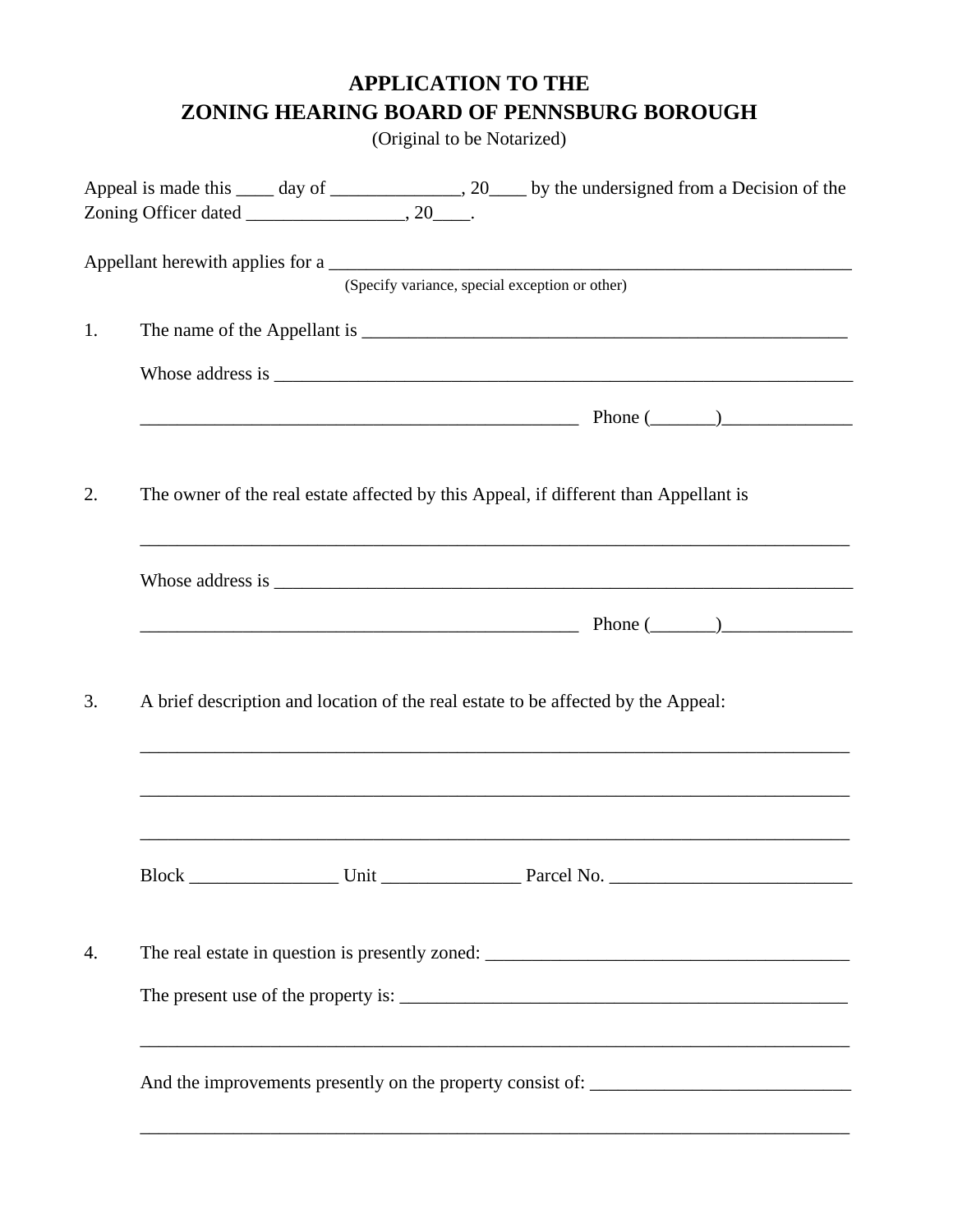5. A. If application is for a special exception, state the Article and Section of the Pennsburg Borough Zoning Ordinance that allows the granted of the special exception.

Article Section  $\overline{\phantom{a}}$ 

B. If application is for a variance, state the Article and Section of the Pennsburg Borough Zoning Ordinance that allows the granted of the variance.

Article \_\_\_\_\_\_\_\_\_\_\_\_\_\_\_ Section \_\_\_\_\_\_\_\_\_\_\_\_\_\_\_

C. If application is for an interpretation, state the Article and Section of the Pennsburg Borough Zoning Ordinance that allows the granted of the interpretation.

Article Section  $\overline{\phantom{a}}$ 

D. If this is an appeal from a decision of the Borough or its zoning officer, state the date of such decision and briefly describe the reason for the appeal.

\_\_\_\_\_\_\_\_\_\_\_\_\_\_\_\_\_\_\_\_\_\_\_\_\_\_\_\_\_\_\_\_\_\_\_\_\_\_\_\_\_\_\_\_\_\_\_\_\_\_\_\_\_\_\_\_\_\_\_\_\_\_\_\_\_\_\_\_\_\_\_\_\_\_\_\_

\_\_\_\_\_\_\_\_\_\_\_\_\_\_\_\_\_\_\_\_\_\_\_\_\_\_\_\_\_\_\_\_\_\_\_\_\_\_\_\_\_\_\_\_\_\_\_\_\_\_\_\_\_\_\_\_\_\_\_\_\_\_\_\_\_\_\_\_\_\_\_\_\_\_\_\_

\_\_\_\_\_\_\_\_\_\_\_\_\_\_\_\_\_\_\_\_\_\_\_\_\_\_\_\_\_\_\_\_\_\_\_\_\_\_\_\_\_\_\_\_\_\_\_\_\_\_\_\_\_\_\_\_\_\_\_\_\_\_\_\_\_\_\_\_\_\_\_\_\_\_\_\_

\_\_\_\_\_\_\_\_\_\_\_\_\_\_\_\_\_\_\_\_\_\_\_\_\_\_\_\_\_\_\_\_\_\_\_\_\_\_\_\_\_\_\_\_\_\_\_\_\_\_\_\_\_\_\_\_\_\_\_\_\_\_\_\_\_\_\_\_\_\_\_\_\_\_\_\_

\_\_\_\_\_\_\_\_\_\_\_\_\_\_\_\_\_\_\_\_\_\_\_\_\_\_\_\_\_\_\_\_\_\_\_\_\_\_\_\_\_\_\_\_\_\_\_\_\_\_\_\_\_\_\_\_\_\_\_\_\_\_\_\_\_\_\_\_\_\_\_\_\_\_\_\_

\_\_\_\_\_\_\_\_\_\_\_\_\_\_\_\_\_\_\_\_\_\_\_\_\_\_\_\_\_\_\_\_\_\_\_\_\_\_\_\_\_\_\_\_\_\_\_\_\_\_\_\_\_\_\_\_\_\_\_\_\_\_\_\_\_\_\_\_\_\_\_\_\_\_\_\_

\_\_\_\_\_\_\_\_\_\_\_\_\_\_\_\_\_\_\_\_\_\_\_\_\_\_\_\_\_\_\_\_\_\_\_\_\_\_\_\_\_\_\_\_\_\_\_\_\_\_\_\_\_\_\_\_\_\_\_\_\_\_\_\_\_\_\_\_\_\_\_\_\_\_\_\_

\_\_\_\_\_\_\_\_\_\_\_\_\_\_\_\_\_\_\_\_\_\_\_\_\_\_\_\_\_\_\_\_\_\_\_\_\_\_\_\_\_\_\_\_\_\_\_\_\_\_\_\_\_\_\_\_\_\_\_\_\_\_\_\_\_\_\_\_\_\_\_\_\_\_\_\_

\_\_\_\_\_\_\_\_\_\_\_\_\_\_\_\_\_\_\_\_\_\_\_\_\_\_\_\_\_\_\_\_\_\_\_\_\_\_\_\_\_\_\_\_\_\_\_\_\_\_\_\_\_\_\_\_\_\_\_\_\_\_\_\_\_\_\_\_\_\_\_\_\_\_\_\_

\_\_\_\_\_\_\_\_\_\_\_\_\_\_\_\_\_\_\_\_\_\_\_\_\_\_\_\_\_\_\_\_\_\_\_\_\_\_\_\_\_\_\_\_\_\_\_\_\_\_\_\_\_\_\_\_\_\_\_\_\_\_\_\_\_\_\_\_\_\_\_\_\_\_\_\_

6. State the reason(s) why this application should be allowed:  $\frac{1}{\frac{1}{1-\frac{1}{1-\frac{1}{1-\frac{1}{1-\frac{1}{1-\frac{1}{1-\frac{1}{1-\frac{1}{1-\frac{1}{1-\frac{1}{1-\frac{1}{1-\frac{1}{1-\frac{1}{1-\frac{1}{1-\frac{1}{1-\frac{1}{1-\frac{1}{1-\frac{1}{1-\frac{1}{1-\frac{1}{1-\frac{1}{1-\frac{1}{1-\frac{1}{1-\frac{1}{1-\frac{1}{1-\frac$ 

7. If the application involves improvements or additions to real property, describe in detail the dimensions and intended use of such improvements or additions. Please attach additional sheets if necessary. \_\_\_\_\_\_\_\_\_\_\_\_\_\_\_\_\_\_\_\_\_\_\_\_\_\_\_\_\_\_\_\_\_\_\_\_\_\_\_\_\_\_\_\_\_\_\_\_\_\_\_\_\_\_\_\_\_\_\_\_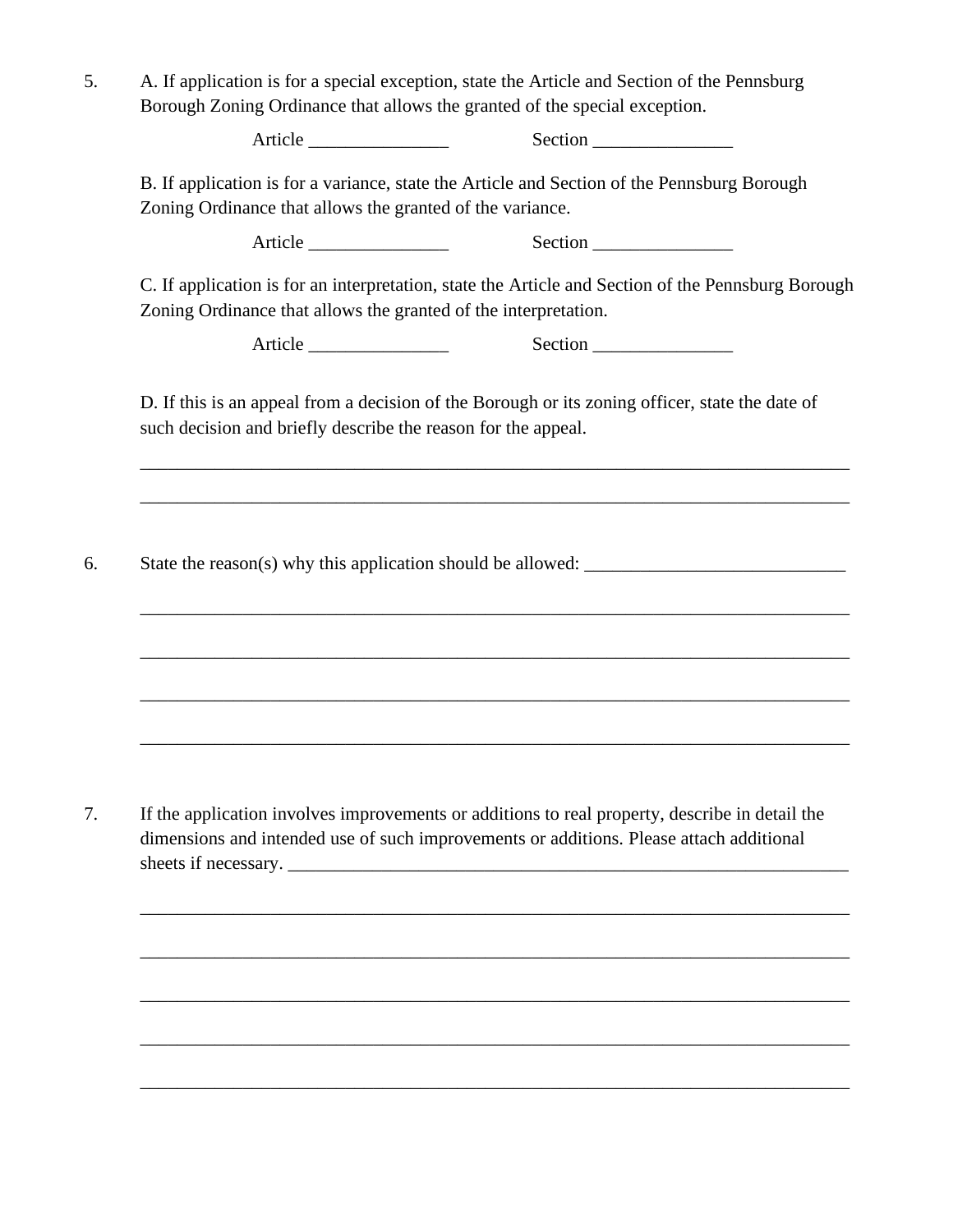8. State weather a previous Appeal has been filed in connection with the subject property:

## 9. SUBMISSION REQUIREMENTS:

A. Seven (7) copies of a completed "Zoning Hearing Board Application". The original Application must be notarized. All information must be included on the Application and incomplete Applications will not be accepted and will be returned to the Applicant.

\_\_\_\_\_\_\_\_\_\_\_\_\_\_\_\_\_\_\_\_\_\_\_\_\_\_\_\_\_\_\_\_\_\_\_\_\_\_\_\_\_\_\_\_\_\_\_\_\_\_\_\_\_\_\_\_\_\_\_\_\_\_\_\_\_\_\_\_\_\_\_\_\_\_\_\_

B. The Applicant shall provide pre-stamped, pre-addressed envelopes for all land owners located within four hundred feet (400') of Applicant's land, which shall be provided at Applicant's sole costs and expense, pursuant to the requirements of Section 328.1 (D) of the Borough Zoning Ordinance.

C. Other information needed, but not limited to:

- 1. Seven (7) drawings/sketches locating property on which Appeal is requested to include:
	- a. Present improvements and location property lines, if applicable;
	- b. Nearest intersecting streets;
	- c. Environmentally sensitive areas (i.e. Wetlands, streams, slopes, etc);
	- d. Names of adjoining property owners;
	- e. Present Zoning;
	- f. Block and Unit;
	- g. Present or proposed setbacks, easements, right-of-ways, etc;

2. Additional information as required by the zoning officer or Borough staff.

\_\_\_\_\_\_\_\_\_\_\_\_\_\_\_\_\_\_\_\_\_\_\_\_\_\_\_ \_\_\_\_\_\_\_\_\_\_\_\_\_\_\_\_\_\_\_\_\_\_\_\_\_\_\_\_\_\_\_\_\_\_\_\_\_\_\_\_\_\_\_\_\_\_

\_\_\_\_\_\_\_\_\_\_\_\_\_\_\_\_\_\_\_\_\_\_\_\_\_\_\_ \_\_\_\_\_\_\_\_\_\_\_\_\_\_\_\_\_\_\_\_\_\_\_\_\_\_\_\_\_\_\_\_\_\_\_\_\_\_\_\_\_\_\_\_\_\_

10. Enclose the necessary filing fee, as set by Resolution by Borough Council

Date Appellant's Signature

Date Owner's Signature

Application Updated 1/12/2022